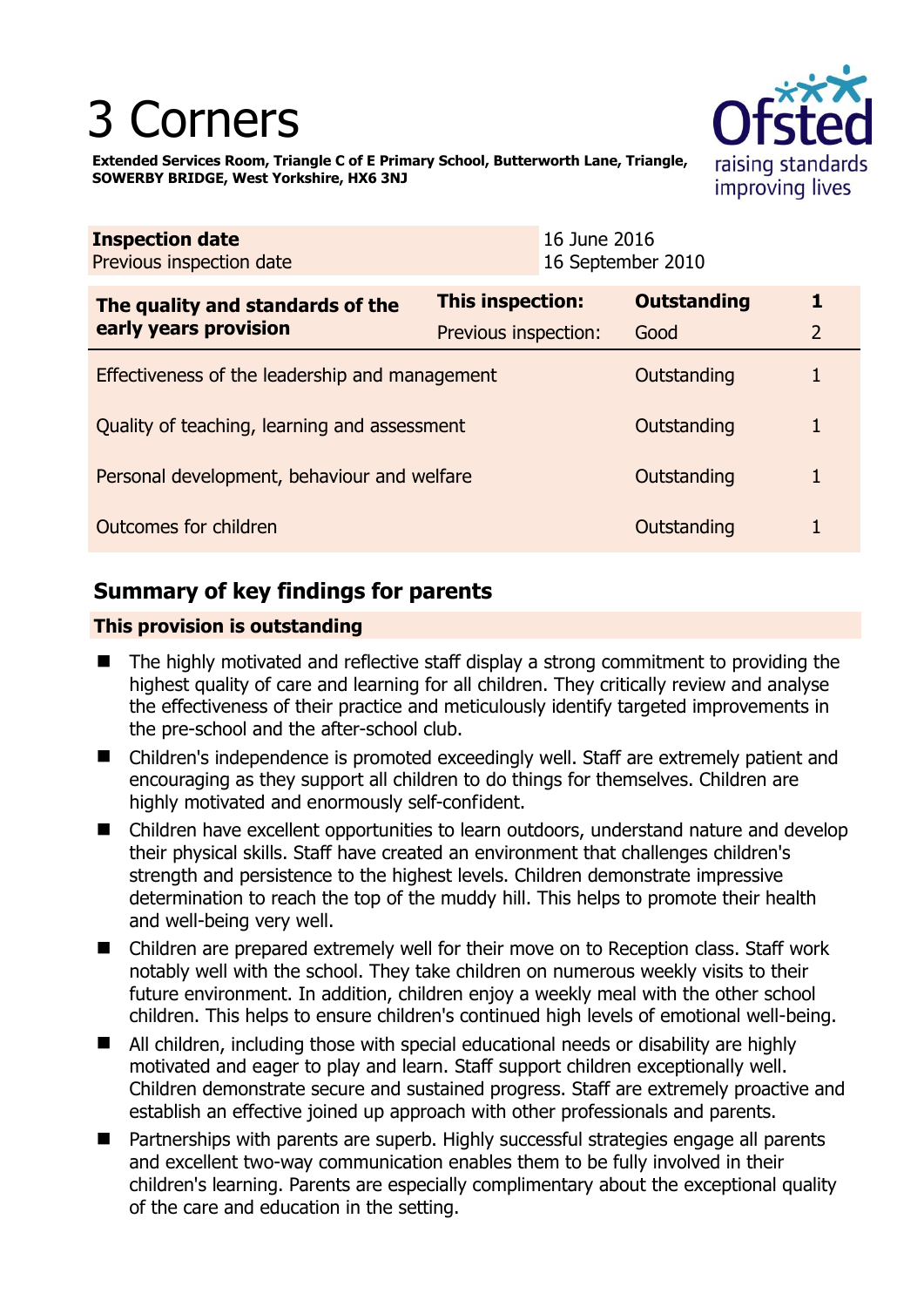## **What the setting needs to do to improve further**

## **To further improve the quality of the early years provision the provider should:**

■ continue to develop the already rich opportunities in the outdoor areas and review the impact of this on children's imagination and creativity.

## **Inspection activities**

- $\blacksquare$  The inspector observed the quality of teaching during activities indoors and outdoors, and assessed the impact this has on children's learning.
- The inspector completed a joint observation with the manager.
- The inspector held a meeting with the manager and business manager. She looked at relevant documentation, including the setting's self-evaluation and evidence of the suitability of the committee and staff working in the setting.
- The inspector spoke to members of staff and children at appropriate times during the inspection.
- The inspector spoke to a small selection of parents during the inspection and took account of their views.

## **Inspector**

Kate Banfield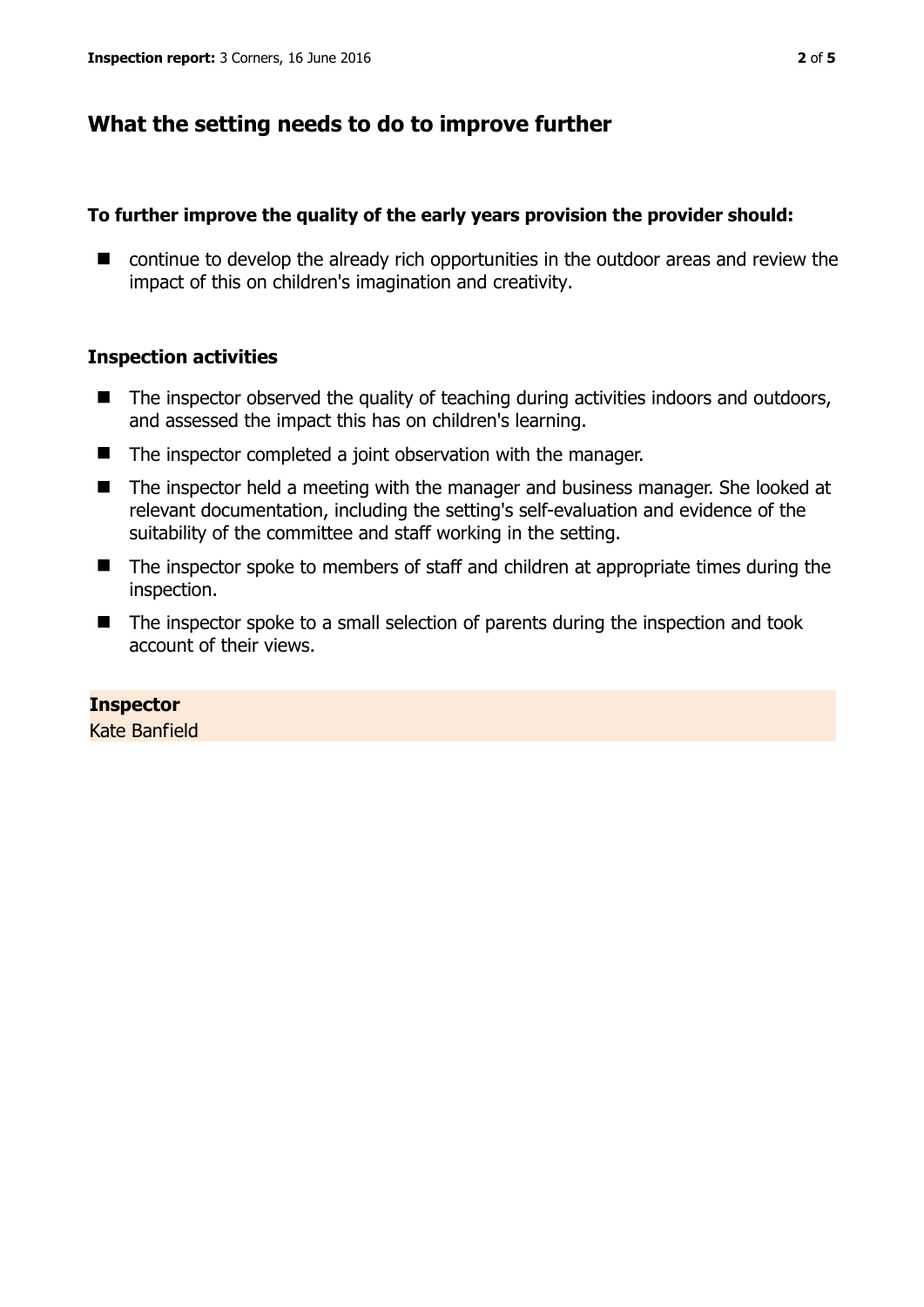## **Inspection findings**

## **Effectiveness of the leadership and management is outstanding**

The arrangements for safeguarding are effective. Staff are highly vigilant in helping to keep children safe. Very robust child protection policies and procedures are in place, understood and effectively implemented. The manager uses meticulous monitoring systems to evaluate how different groups of children are progressing in the areas of learning. The impact on children's progress is systematically analysed. Staff are highly qualified and very well trained. They display expert knowledge of current legislation and the areas of learning. Professional development is sharply focused on the needs and progress of children. Staff benefit from excellent leadership and supervision. They are extremely well supported with all aspects of their role. The dynamic manager actively seeks and uses the views of staff, parents and children to bring about carefully planned improvements. She has identified plans to increase and review opportunities for imaginative play outdoors.

## **Quality of teaching, learning and assessment is outstanding**

Staff's assessment of children's progress are made in collaboration with parents and all who support their learning. Any gaps in children's development are swiftly identified and early support is very effectively initiated. Staff use skilful communication and questioning and sustain children's engagement wonderfully well. Children's natural curiosity is expertly promoted, for example, as they observe tadpoles. They display an excellent understanding of the tadpoles and what they need to grow. Staff very skilfully support children's fascinations. They encourage children's investigations to help expand their knowledge. Through explorations and highly effective discussions, children resolve their question about whether or not tadpoles have teeth. Staff are extremely proficient at using children's spontaneous exploration to support their sustained engagement. Younger children demonstrate excellent timing and rhythm as they play the chime bars.

## **Personal development, behaviour and welfare are outstanding**

Children benefit from very effective and flexible settling-in arrangements. Staff are extremely sensitive to children's individual needs and support their social and emotional development exceptionally well. Children learn to be highly respectful and tolerant of others. Staff are consistently excellent role models for children and teach them about making positive choices. Children's behaviour is extremely good. This supports them to be happy and inquisitive learners. Staff provide an attractive and inviting learning environment that is skilfully planned to ignite children's imagination, curiosity and independence skills.

#### **Outcomes for children are outstanding**

Children show superb levels of motivation and demonstrate an excellent, positive attitude to learning. They display brilliant imagination and cooperation, as they pretend to be police officers and catch the baddies. Children concentrate for extended periods of time when building structures and do not become distracted. They demonstrate superb muscle control and trace lines accurately. Children are supported exceptionally well to develop the skills and attitudes that prepare them for school.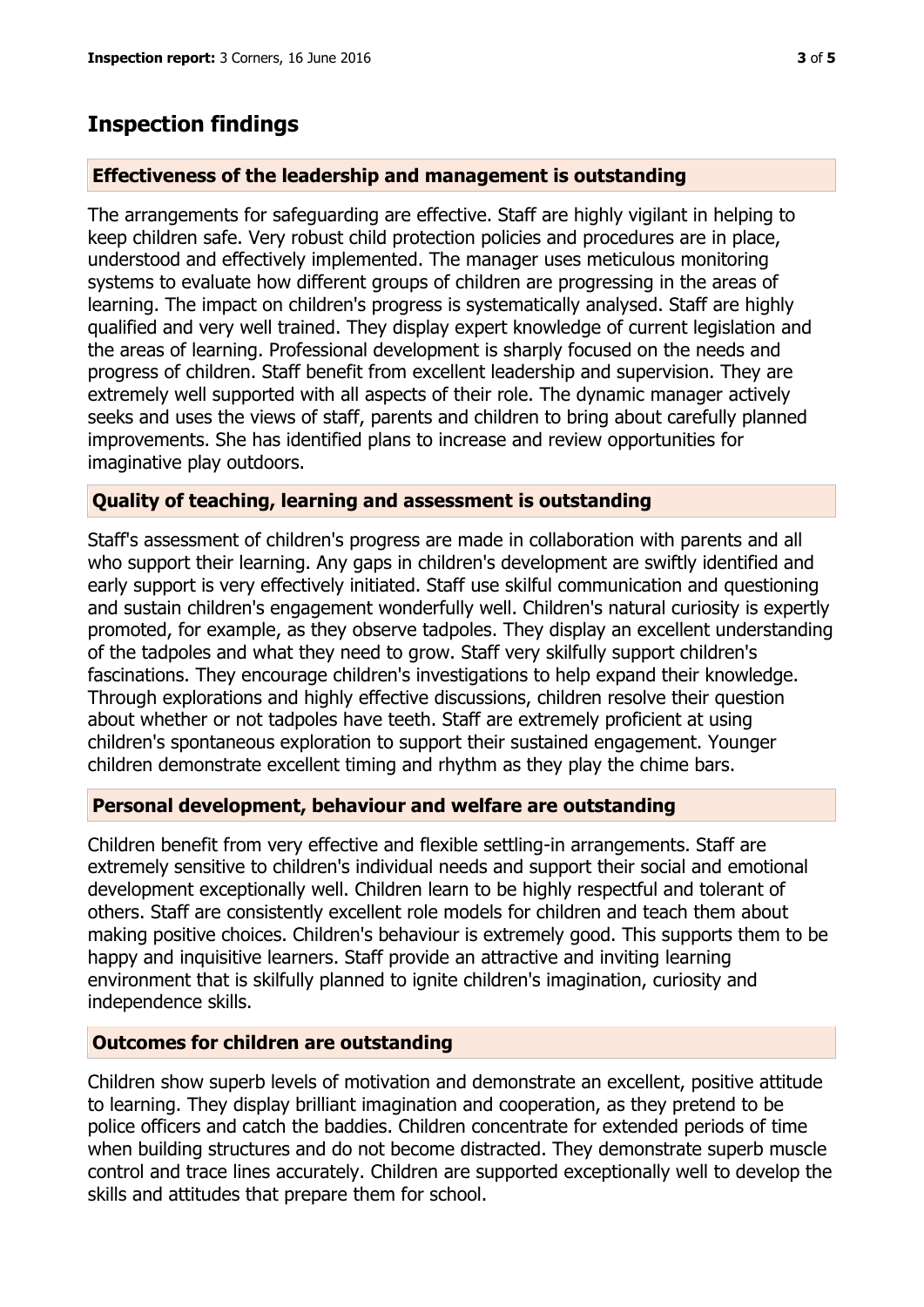## **Setting details**

| Unique reference number                             | EY406884                                                                             |  |
|-----------------------------------------------------|--------------------------------------------------------------------------------------|--|
| <b>Local authority</b>                              | Calderdale                                                                           |  |
| <b>Inspection number</b>                            | 850784                                                                               |  |
| <b>Type of provision</b>                            | Full-time provision                                                                  |  |
| Day care type                                       | Childcare - Non-Domestic                                                             |  |
| <b>Registers</b>                                    | Early Years Register, Compulsory Childcare<br>Register, Voluntary Childcare Register |  |
| Age range of children                               | $2 - 11$                                                                             |  |
| <b>Total number of places</b>                       | 20                                                                                   |  |
| Number of children on roll                          | 85                                                                                   |  |
| Name of registered person                           | Triangle Playgroup, Triangle Committee                                               |  |
| <b>Registered person unique</b><br>reference number | RP523446                                                                             |  |
| Date of previous inspection                         | 16 September 2010                                                                    |  |
| <b>Telephone number</b>                             | 01422 835658                                                                         |  |

3 Corners was registered 2010. The setting employs six members of childcare staff. Of these, all hold appropriate early years qualifications at level 3 and above, including one with early years professional status. The setting opens from Monday to Friday, term time only. Sessions are from 9am to 3pm. The out-of-school club is open Monday to Friday, term time only. Sessions are from 7.30am to 8.45am and 3.15pm to 6pm. The setting provides funded early education for two-, three- and four-year-old children. It cares for children who have special educational needs or disability.

This inspection was carried out by Ofsted under sections 49 and 50 of the Childcare Act 2006 on the quality and standards of provision that is registered on the Early Years Register. The registered person must ensure that this provision complies with the statutory framework for children's learning, development and care, known as the early years foundation stage.

Any complaints about the inspection or the report should be made following the procedures set out in the guidance 'Complaints procedure: raising concerns and making complaints about Ofsted', which is available from Ofsted's website: www.gov.uk/government/organisations/ofsted. If you would like Ofsted to send you a copy of the guidance, please telephone 0300 123 4234, or email enquiries@ofsted.gov.uk.